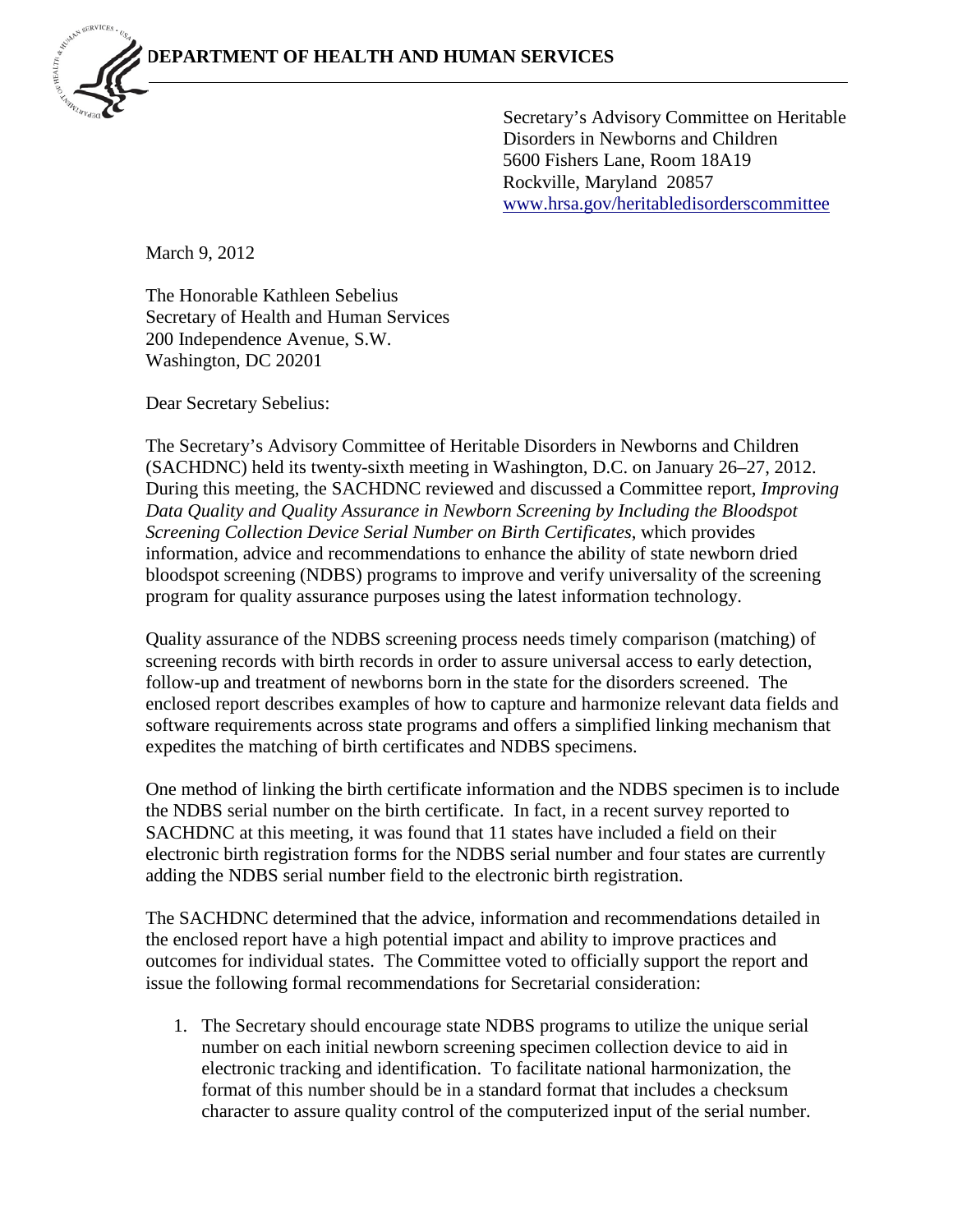- 2. The Secretary should work with the National Association for Public Health Statistics and Information Systems (NAPHSIS) toward a goal of including the NDBS serial number on the birth certificate, to facilitate confirming access of all newborns to timely newborn screening and to provide an external mechanism for evaluating specific demographic data recorded on the birth certificate. The use of these data for improving electronic health information and service quality should be emphasized.
- 3. The Secretary should work with the National Center for Health Statistics (NCHS) toward a goal of including a field for the NDBS serial number (consistent with recommendations in CLSI LA4-A5) in the next revision of the U.S. Standard Certificate of Live Birth. Inclusion of this field should be 'required' because NDBS is a required activity in all states and comparison of birth certificates to NDBS specimen records represents the most efficient way to confirm screening universality.
- 4. The Secretary should encourage State birth registrars and state newborn screening program directors to consider ways in which electronic data validation of the demographic information, collected by the NDBS and EBRS activities, can be used for cross validation and data quality improvement.

We look forward to receiving your decision on the SACHDNC recommendations. Thank you for your consideration on this important topic.

Sincerely yours,

Journ abrechini Jun

Joseph A. Bocchini Jr., M.D. Chairperson

Enclosure:

Report - *Improving Data Quality and Quality Assurance in Newborn Screening by Including the Bloodspot Screening Collection Device Serial Number on Birth Certificates*

cc: Sara Copeland, M.D., Designated Federal Official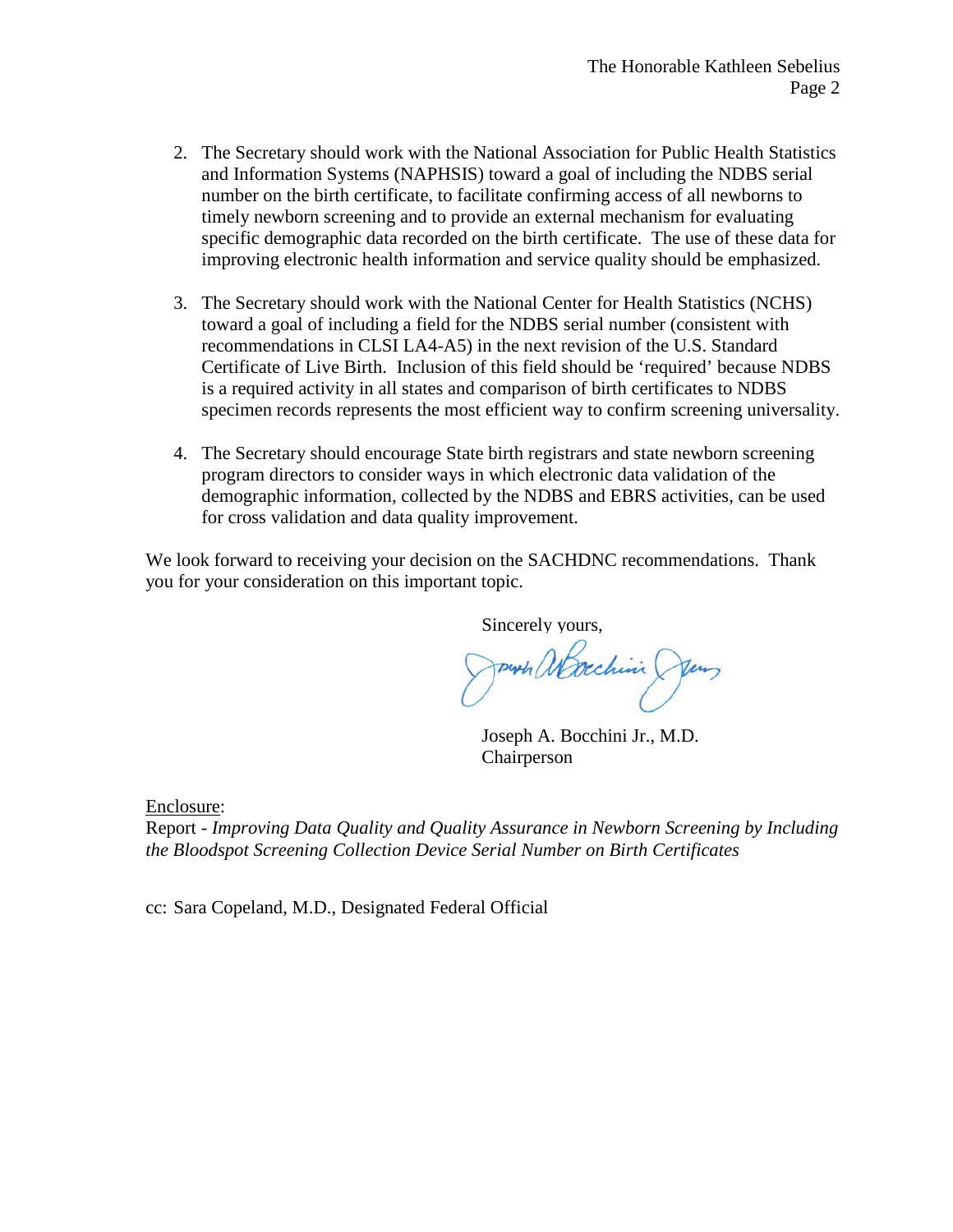# **Improving Data Quality and Quality Assurance in Newborn Screening by Including the Bloodspot Screening Collection Device Serial Number on Birth Certificates**

**Prepared by Brad Therrell and Colleen Buechner, National Newborn Screening and Genetics Resource Center for the Subcommittee on Long Term Follow-up and Treatment of the Secretary's Advisory Committee on Heritable Disorders in Newborns and Children with input from NAPHSIS and NCHS**

### **Executive Summary**

Electronically recoding and transmitting accurate health information is currently a focus of national health improvement efforts. Birth records [more appropriately referred to as electronic birth registration (EBR) or electronic birth registration systems (EBRS)] are critical information to which significant amounts of health data must eventually be linked. All states require newborn dried bloodspot screening (NDBS), a primary goal of which is to ensure that all newborns are properly screened. Quality assurance of the screening process requires timely comparison of screening records to birth records to assure universal access to early detection and treatment of screened disorders. Various mechanisms are used by state health departments to accomplish this critical matching. Commonly used electronic matching algorithms are either probabilistic (involving parts of names, dates of birth, location, etc.) or deterministic (exact matches on name or number), or a combination of the two. In many cases, matching is reported to be time and labor intensive resulting in matches long after the critical time period in which newborn screening is optimally effective.

Both NDBS collection devices and birth records usually include different unique identification numbers assigned by individual state NDBS and vital records programs to meet the needs of their record keeping systems. A national standard for NDBS programs recommends a unique number format to facilitate harmonization of computer software requirements for a data field across state programs. A standardized data format (number/position of characters and state identifier) can provide data transfer compatibility when babies move across state jurisdictions. Capturing this NDBS serial number in the EBRS can provide a simplified linking mechanism that facilitates rapid matching of births and NDBS specimens. In addition to facilitating the early identification and follow-up of patients not screened, this process can provide an early validation opportunity for certain birth record demographic information.

State newborn screening programs were surveyed to determine the extent to which linking with EBRs currently exists and the interest level in this matching method. A subsequent survey of those with the NDBS serial number field in the EBR ascertained additional costing information for software modification. Twelve states reported the presence of a data field for the NDBS serial number in their current EBRS. Four of these reported that the NDBS data field is a 'required' field. Lower compliance with completing this data field was noted in states where it was not designated as a 'required' field. At least three other states indicated that efforts were underway to include a field for the NDBS identifier on their state's birth certificate. A separate survey showed that matching activities are a part of NDBS quality assurance efforts in 21 states and newborn hearing screening quality assurance in 26 states, although timeliness may be an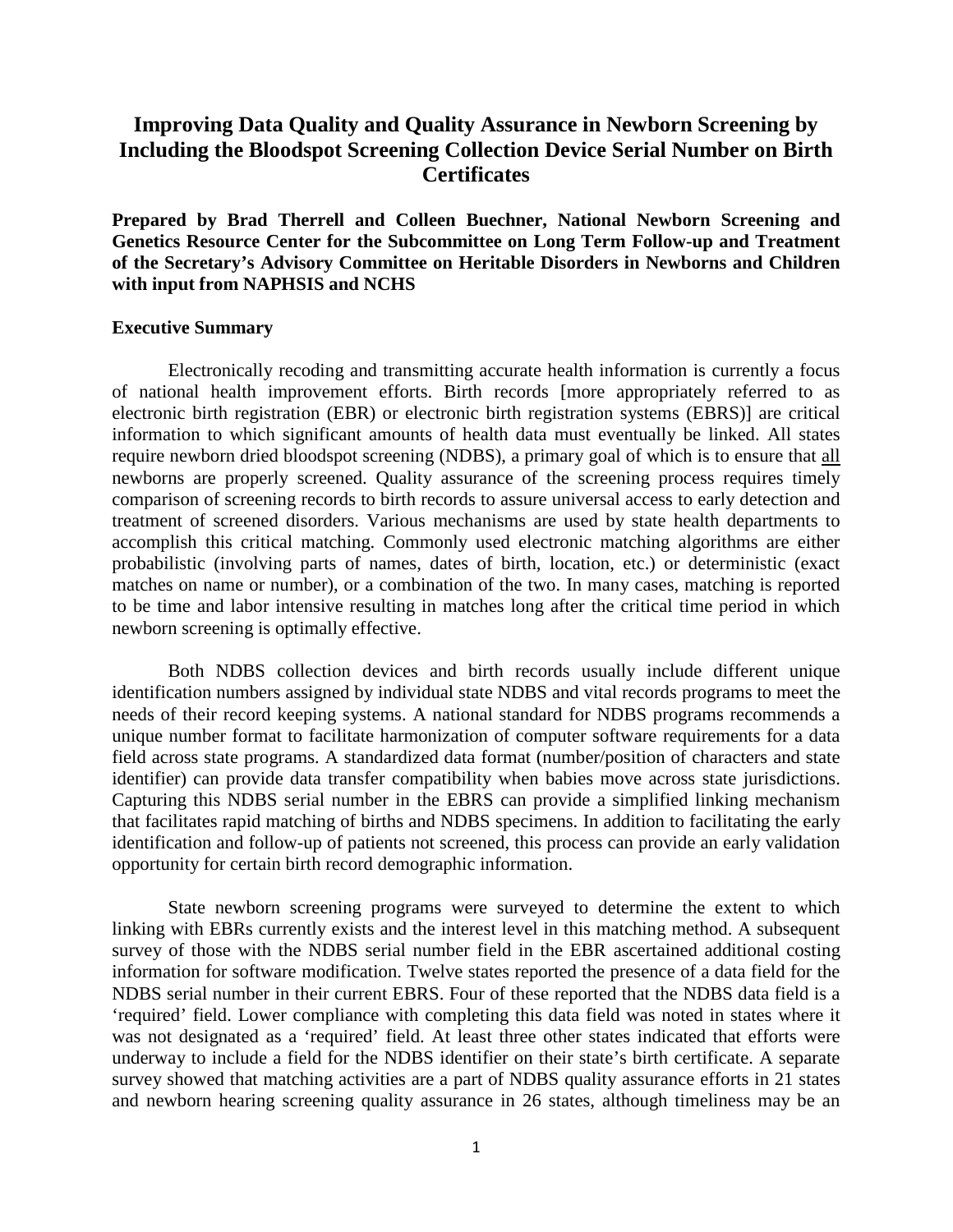issue in some. While it was recognized that inclusion of the NDBS serial number in the EBRS involves an expense, all programs noted that the cost had been absorbed in a system update without directly impacting the NDBS program; however, this may not be the case in instances where a routine update is not possible.

A national not-for-profit, membership organization, the National Association for Public Health Statistics and Information Systems (NAPHSIS), provides a policy discussion forum for state vital records registrars and directors of vital statistics. This organization, in collaboration with the National Center for Health Statistics (NCHS), provides technical assistance to the 57 U.S. vital records jurisdictions to facilitate high quality, timely vital record data collection and reporting. While legal authority for vital registration rests with the states and territories, a 2003 U.S. Standard Certificate of Live Birth is the basis for data collection and reporting in most jurisdictions. Recommendations for revision are periodically submitted to the Secretary of Health and Human Services by the Centers for Disease Control and Prevention (CDC) National Center for Health Statistics (NCHS). The data fields on the recommended form are carefully debated before any changes are suggested, and while states are not currently required to use the 2003 birth items, their utilization will be required as of December 2013 in order to receive full NCHS funding from the NCHS funding as part of the Vital Statistics Improvement Program (VSCP). Because actions by NAPHSIS and/or NCHS often impact the way in which birth registration is implemented at the state level, both NAPHSIS and NCHS were contacted, and both agreed with the overall concept presented here. Further, both organizations agreed to explore the feasibility of this initiative.

As part of its charge to engage in a multi-step process that (1) identifies barriers to short and long-term follow-up and treatment and NBS results specific to the challenges in integration of health care system, financing of services, and information systems, (2) develops recommendations for overcoming identified barriers in order to improve short and long-term follow up results and, and (3) recommends mechanisms for establishing accountability for NBS follow-up guidelines, the Long Term Follow-up and Treatment Subcommittee recommends that the Secretary's Advisory Committee on Heritable Disorders in Newborns and Children consider the following activities to assist in refining quality assurance practices in state health departments and state NDBS programs:

1. The SACHDNC should encourage State NDBS programs to utilize a unique serial number on each initial newborn screening specimen collection device to aid in electronic tracking and identification. To facilitate national harmonization, the format of this number should follow that recommended by the national standard for collection of dried blood on filter paper, including strong consideration of a checksum character as an aid in assuring the quality of the computerized input of the serial number.

2. The SACHDNC should work with NAPHSIS to explore the feasibility of including the NDBS serial number in state EBRs to facilitate confirming access of all newborns to timely newborn screening and to provide an external mechanism for evaluating certain demographic data recorded in the birth record. The use of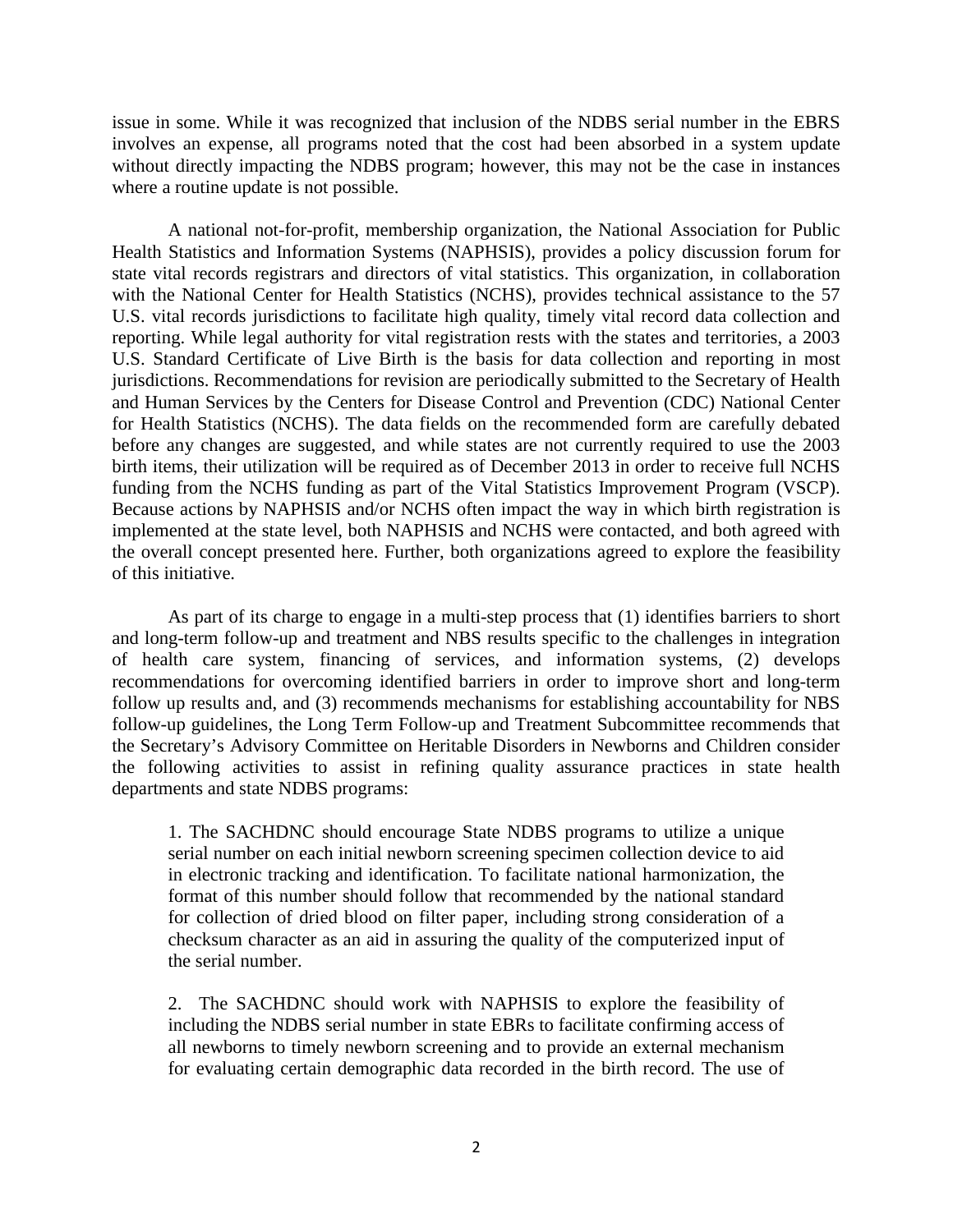these data for improving electronic health information and service quality should be emphasized.

3. The SACHDNC should work with NCHS toward a goal of including a field for the NDBS serial number (consistent with recommendations in CLSI LA4-A5) in the next revision of the U.S. Standard Certificate of Live Birth to be recommended to the Secretary of Health and Human Services. State birth registrars should be encouraged to 'require' completion of this field, if added to the standard birth data items, in as much as NDBS is a legally required activity in all states and comparison of birth records to NDBS specimen records represents the most efficient way to confirm screening universality.

4. State birth registrars and state newborn screening program directors should be encouraged to consider ways in which electronic data validation of the demographic information collected by the two activities can be used for cross validation and data quality improvement.

### **Introduction**

Newborn screening (NBS) includes various tests that can occur during the first few hours or days of a newborn's life and which, when properly timed and performed, have the potential for preventing catastrophic health outcomes. NBS has been defined as a **core** public health program by the Association of State and Territorial Health Officials (ASTHO).[1] Currently, two types of screening are commonly considered as NBS in the public health sector: newborn dried blood spot screening (NDBS), which commonly seeks to identify congenital inherited disorders through laboratory analyses of blood collected by heelstick using a special filter paper collection device; and newborn hearing screening (NHS), which seeks to identify hearing disorders using certain non-invasive audiometric screening techniques.

While national guidelines exist that define the recommended screening conditions, [2] guidance is limited with respect to implementation methods and system-wide quality assurance measures.[3] State health departments are generally responsible for implementing, overseeing and sustaining statewide NBS. Similarly, they are responsible for maintaining vital records that document births, deaths, and other vital events. Each state has laws and/or rules that require both newborn screening and birth registration. Electronic record keeping for both activities exists in most states and where it does not exist, it is in the development stage. Exchange of electronic health information between healthcare providers and systems is a rapidly expanding process, and both NBS and records of birth events comprise early entry points into an individual's electronic health record.

Appropriate newborn screening is critical to ensuring the health and well-being of newborns and accurate birth registration is critical legal documentation that will follow an individual throughout their lifetime. In order to ensure that all newborns obtain the required NBS and to provide an external source of basic demographic information that can be used for birth registration validation, it is logical to link birth records with NBS information. Similarly, both NDBS and NHS should be linked to ensure that each newborn receives the full spectrum of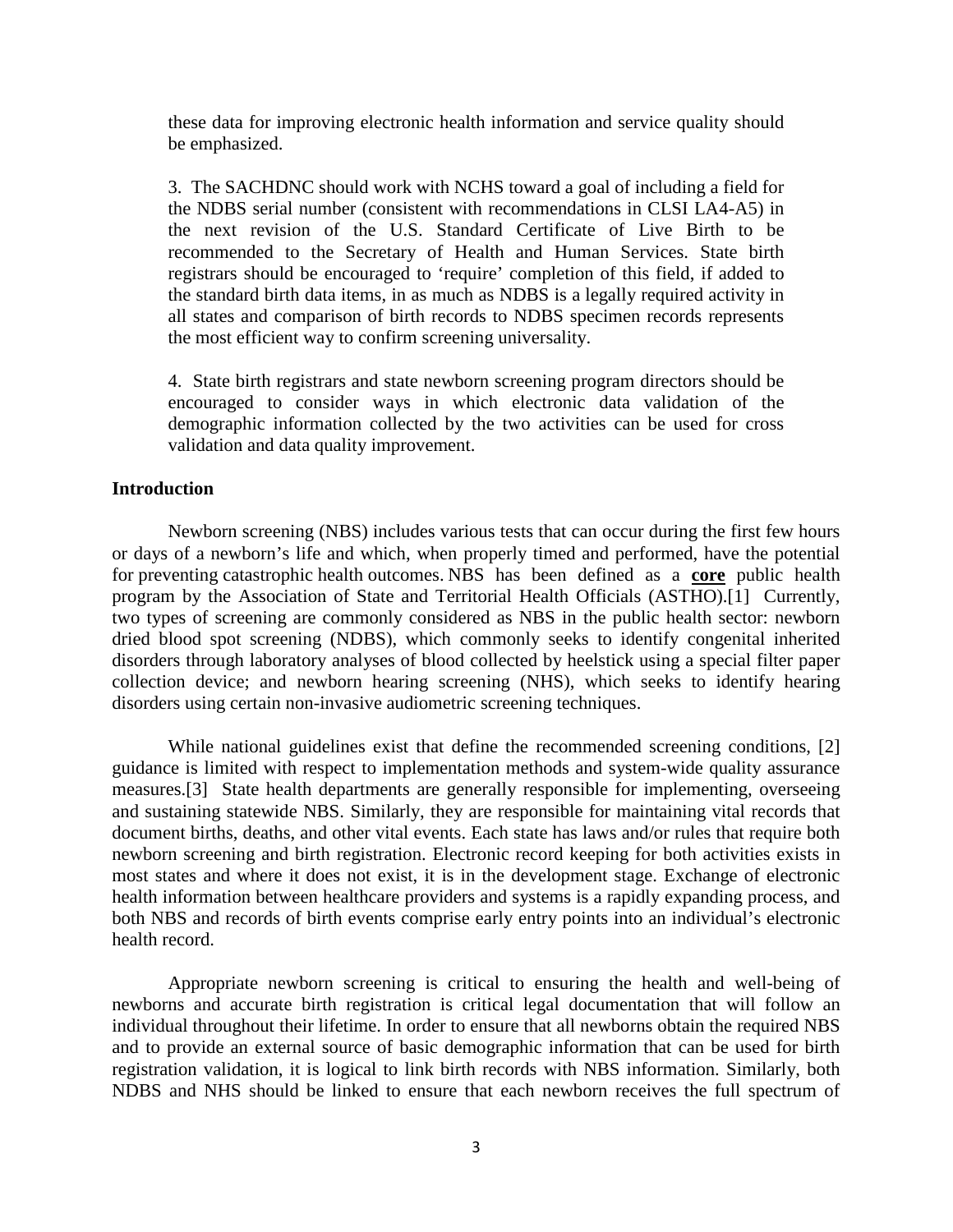required newborn screening tests, and other linkages can provide broader assurances of public health and related services. Comparison of information identifying screened newborns in both NDBS and NHS systems to official birth records is an essential quality assurance step in the screening process.[4-7] Although not currently a part of the quality assurance procedure for assuring accurate birth data collection, demographic information collected and reported as part of NBS provides an opportunity to validate certain critical information in the birth record, particularly if it can be done electronically and seamlessly.

Each NDBS program uses special filter paper collection devices approved by the Food and Drug Administration (FDA) for specimen collection and data submission/linking. These devices are obtained from commercial sources; currently limited to two in the U.S. An identifying serial number on each collection card is commonly used as an inventory control device and/or as a specimen identifier. A separate laboratory identification number is given to each specimen at the screening laboratory to maintain sequencing in the laboratory.

A national standard developed and distributed by the Clinical and Laboratory Standards Institute (CLSI), a global, nonprofit, standards-developing organization within and for the health care community, currently describes *Blood Collection on Filter Paper*. [7] This standard was originally approved for distribution in 1988 [8] and has included a recommended format for a unique NDBS specimen identifier since its second edition in 1992. [9] The format of this identifier (state abbreviation, two digit year, seven digit sequence number, and optional one character check sum for number verification) provides a means of harmonizing both the identification mechanism and data field contained in NDBS patient records. If adopted by all NDBS programs, the *initial* NDBS specimen serial number provides a unique identifier that can facilitate patient tracking. Multiple records on the same patient are minimized by linking subsequent specimens on the same patient to the initial specimen. This procedure is already in place in some programs that obtain routine second NDBS specimens.

Because NDBS specimens are collected on a special collection device (card) physically available at submitting facilities and containing a unique identifier (serial number), the initial NDBS card number represents a logical and unique electronic linking number. The inclusion of the initial specimen serial number as a data field in the birth record could allow a simple matching mechanism for confirming whether all newborns have obtained their required screening. Similarly, linkage between NDBS, NHS, and other public health programs can be simplified by cross linking with a unique patient identifier such as the initial NDBS serial number. [3-6]

In order to verify that NBS on all newborns has occurred, it is incumbent on state health departments to confirm that all newborns have received the required screening by checking testing records against births. In some NDBS and NHS programs, demographic information is electronically transferred from the specimen submitter or hearing tester to a centralized state tracking database. Other data transfer processes exist, and these include submission of information for both screening programs on the NDBS specimen collection device. Unfortunately, NBS screening records do not always contain the same name or other identifying information as that recorded on the birth certificate. Likewise, birth certification regulations do not always require final disposition of the birth certificate in a manner that ensures timely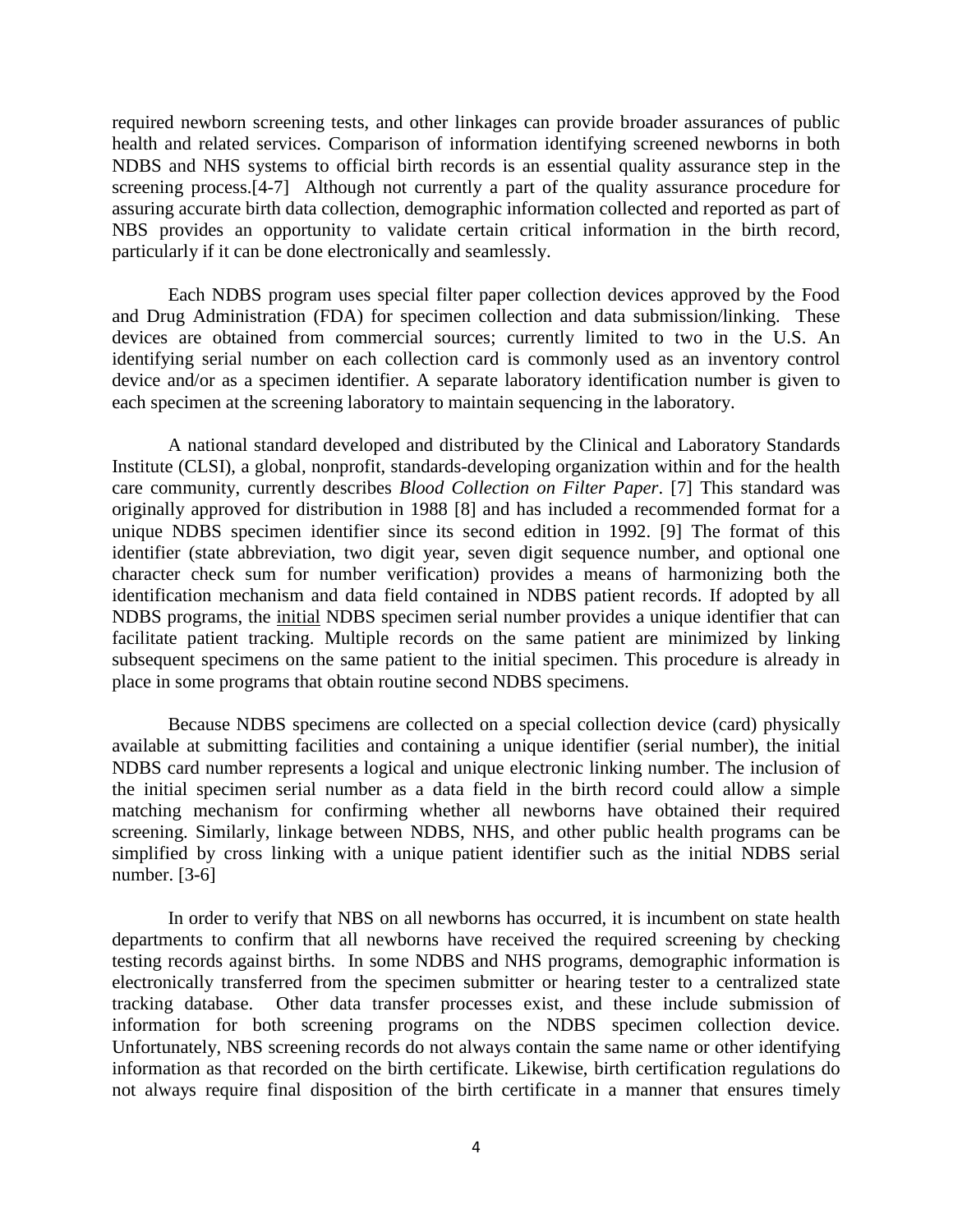comparison with NBS test records. Despite these challenges, a number of state health departments have procedures for attempting to match birth records and NBS screening records.

Matching newborns screened to birth records can be time and labor intensive. Some states, particularly those with smaller birth cohorts, utilize manual matching to ensure that all newborns have been screened. In cases were matching is performed electronically, a matching algorithm is required, and these vary across states. The simplest matching, deterministic matching, requires exact agreement between characters in a specific data field(s), (eg. name, identification number, etc.). More complex probabilistic matching uses statistical methods to determine the frequency of data field matches and calculates a likelihood score (eg. first and last initial, date of birth, and sex).

Deterministic matching with birth certificate information using the baby's name is problematic because names are often subject to errors in recording or spelling, and newborn's names are often not finalized by the time the specimen is submitted. Timely matching depends on the availability of completed birth certificates and may be beyond the time most useful for optimal newborn screening. This occurs primarily when naming a baby is slow or when there is a lengthy time allowed by the state for birth certificate submission. As a result, NBS programs confirming specimens received versus birth certificate information tend to use probabilistic matching algorithms. The accuracy of matching using such algorithms is directly related to the number of fields being matched, and resolution of incomplete matches often requires excessive time and labor.

Legal authority for birth registration in the U.S. rests within 57 vital record jurisdictions, and therefore there is variation in the data obtained across jurisdictions. The National Association for Public Health Statistics and Information Systems (NAPHSIS) is a national nonprofit organization representing the 57 jurisdictions that provides advocacy and national leadership. NAPHSIS membership includes state registrars and directors of vital statistics and evolved from the American Association of State Registration Executives, formed in 1933 (see [http://www.naphsis.org/index.asp?bid=386\)](http://www.naphsis.org/index.asp?bid=386). NAPHSIS works cooperatively with the CDC National Center for Health Statistics (NCHS) to develop and promote data standards, promote data quality, improve timeliness of reporting, and provide technical assistance to improve the processing of vital records and statistics by its membership. Both NAPHSIS and NCHS have input into the content and format of the U.S. Standard Certificate of Live Birth, the national model birth certificate created by the NCHS (last updated in 2003 [10]).

Review of the *U.S. Standard Certificate of Live Birth* occurs at the discretion of the NCHS, and revisions are recommended to the Secretary of Health and Human Services for approval as a national model. While utilization of the *U.S. Standard Certificate of Live Birth* is not legally required, acceptance of most data fields by state registrars is widespread and considered critical to national vital records data collection and research. Certain birth certificate data fields are often recommended as 'required' in individual jurisdictions if their completion provides critical health information. Others less essential or informational may be considered 'optional.' 'Required' status does not ensure total compliance, but it generally increases significantly the likelihood that the requested information will be reported. The items included in the model birth certificate are carefully debated before any changes are suggested, and while states are not currently required to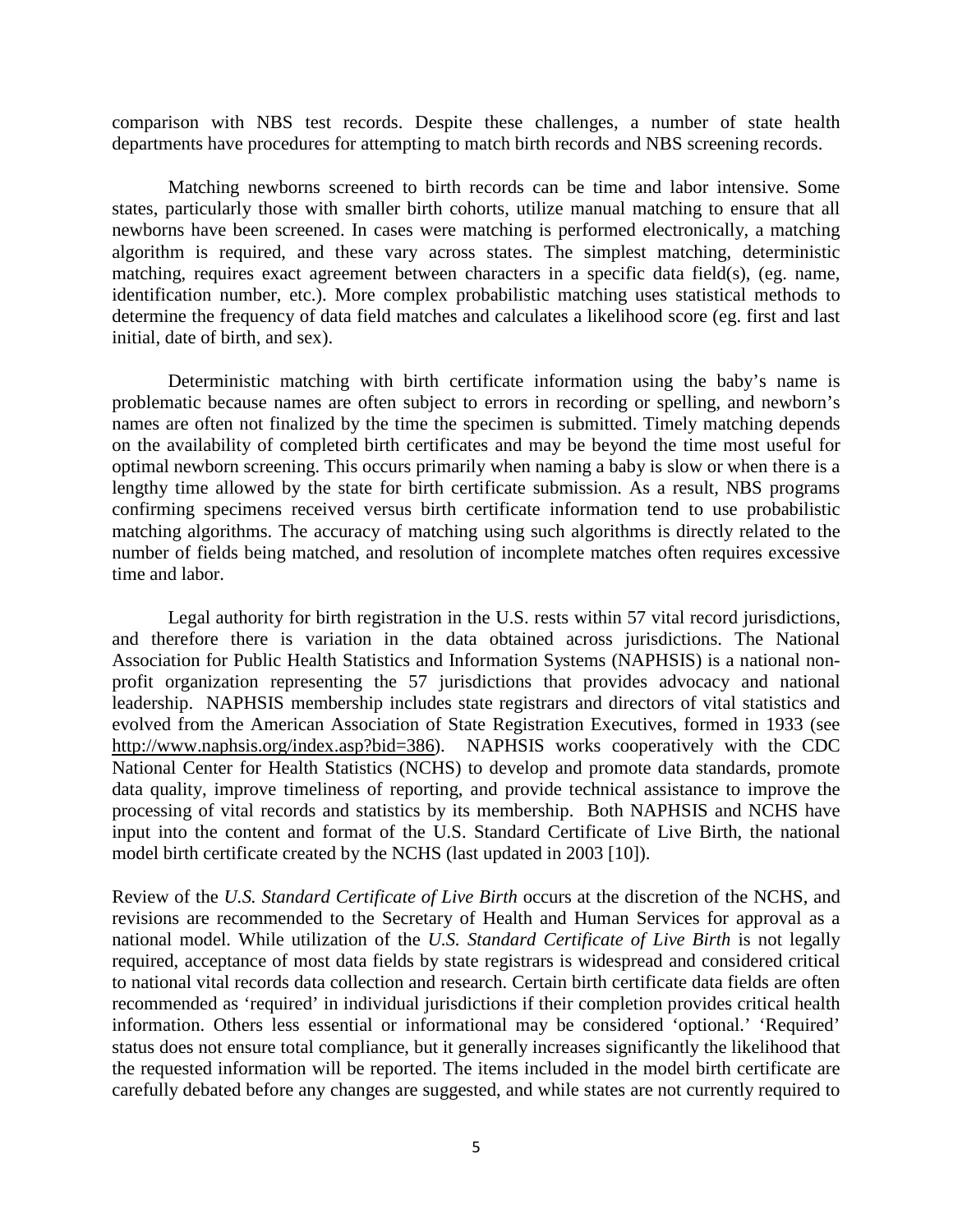use the 2003 birth items, their utilization will be required as of December 2013 in order to receive full NCHS funding from the NCHS funding as part of the Vital Statistics Improvement Program (VSCP). Both NAPHSIS and NCHS have agreed to explore the feasibility of the initiative outlined here.

Because there is increasing emphasis on electronic health records and assurance that each newborn has received the required newborn screens, and because the NDBS provides a logical linking point between newborn screening activities and birth records (among other possible linkages), we undertook a brief study to determine the extent to which birth certificates and initial NDBS collection device serial numbers are interconnected. Additionally, we obtained baseline information enumerating the number of state NDBS programs that evaluate program coverage through any linking process. These data were used to inform the Subcommittee on Long Term Follow-up and Treatment in order to make recommendations to the Secretary of Health and Human Services Advisory Committee on Heritable Disorders in Newborns and Children (SACHDNC). Because it is recognized that there is a cost associated with adding a field to the EBR, we subsequently investigated costs incurred by NBS programs in jurisdictions where the EBR includes a field for the NDBS serial number. The intent of this survey was to investigate the expense and possible methods for paying for addition of this data field.

### **Methods**

A six-item survey was emailed to state newborn screening laboratory and follow-up personnel identified by state NDBS programs as their primary contact persons in 2009. This survey assessed the extent to which newborn screening programs link to birth certificates. After an initial 2-week response period, telephone contact was made with programs that had not responded. Responses were obtained from all 51 state programs (including the District of Columbia).

A second brief survey was also submitted to state NDBS coordinators to determine baseline information for a possible objective being considered for publication as part of the national 2020 goal setting process for improving health (*Healthy People 2020* Objective HP2020–22a -- "Increase the proportion of states who verify, through linkage with vital records, that all newborns are screened shortly after birth for conditions mandated by their Statesponsored screening program.") [\(http://www.healthypeople.gov/hp2020/Objectives/ViewObjective.aspx?Id=214&TopicArea=M](http://www.healthypeople.gov/hp2020/Objectives/ViewObjective.aspx?Id=214&TopicArea=Maternal%2c+Infant+and+Child+Health&Objective=MICH+HP2020%e2%80%9322&TopicAreaId=32) [aternal%2c+Infant+and+Child+Health&Objective=MICH+HP2020%e2%80%9322&TopicAreaI](http://www.healthypeople.gov/hp2020/Objectives/ViewObjective.aspx?Id=214&TopicArea=Maternal%2c+Infant+and+Child+Health&Objective=MICH+HP2020%e2%80%9322&TopicAreaId=32)  $d=32$ ; accessed July 16, 2010). This survey sought to ascertain which NDBS programs currently compare births to screening records as part of their quality assurance process. In this case, programs were simply asked whether or not they had the capability to perform linkages at the present time and the process for doing so.

### **Results**

Responses to the initial survey on birth certificate linkage were received from all programs for a response rate of 100%. One state was unable to adequately answer the survey questions and was not included in the final analysis, leaving 50 responders. Forty-eight of these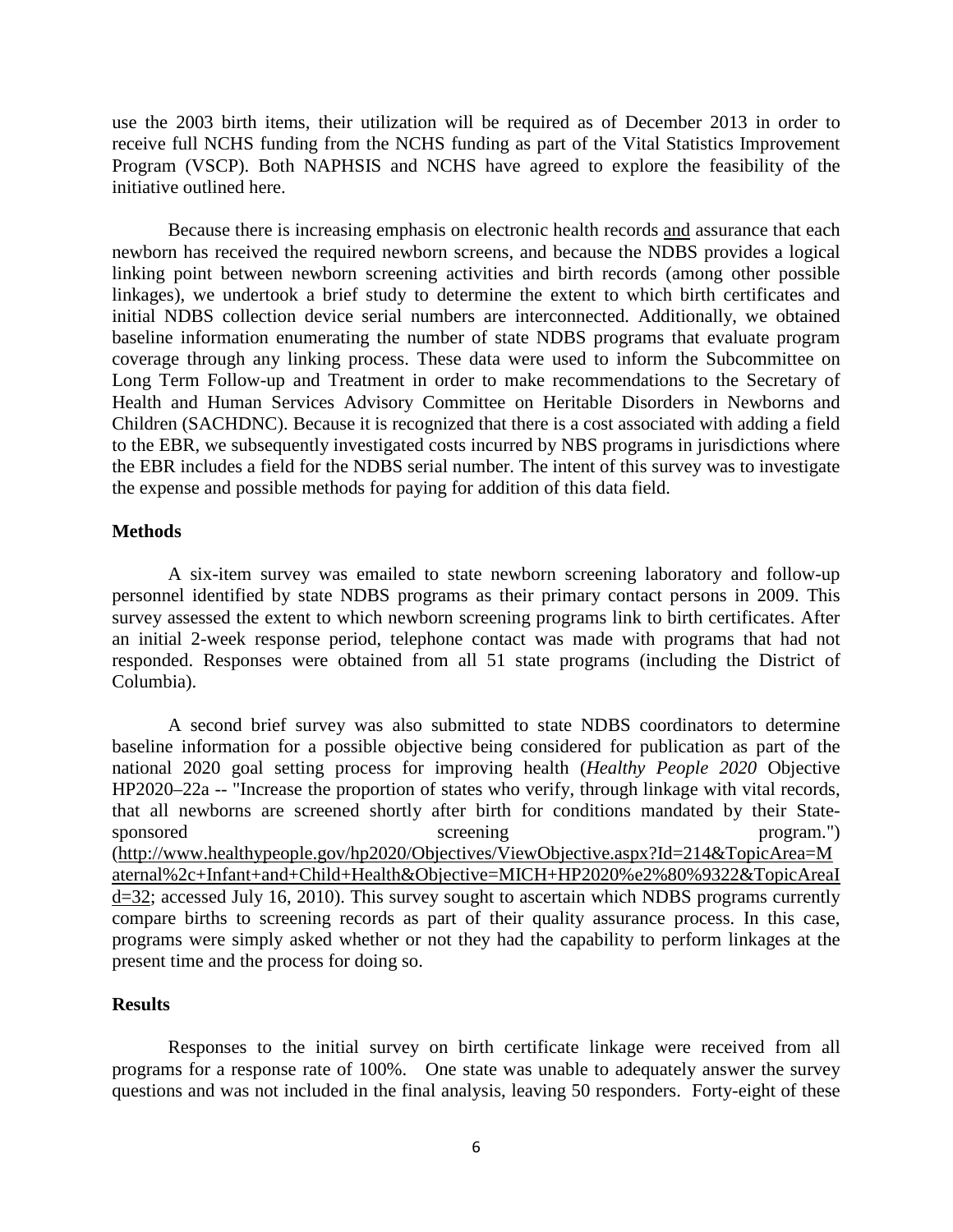(96%) reported that EBR was now available in their state. Eleven states (22%) initially reported that the state EBR included a field for the NDBS identifier (serial number) and an additional 4 states (8%) reported that plans were in place to add such a field. (Note: A recent update increased the number of programs with a field for the NDBS identifier in their EBR to 12.)

Of the 12 states that have a field for the serial number, 4 reported that it was a 'required' field. Ten of the 12 reported that the serial number is routinely recorded in at least some EBRs; however, some noted that recording was inconsistent due to the lack of designation of this field as a 'required' field. Five of the 12 reported routinely using the newborn screening serial number to link NBS forms to birth certificates as a quality measure to assure that all newborns received screening and several others indicated plans to routinely use this number for linkage in the future.

For programs that might use other procedures to link NBS records with birth records, an open ended question requested descriptions of other linking experiences. Thirty-three NDBS programs (66%) responded to this question noting their use of various probabilistic matching protocols. Thirteen programs (26%) stated that they are not currently performing any matching and 4 (8%) did not respond. A few states reported using manual matching. The amount of time taken in accomplishing the matching process ranged from hours to months, with most programs reporting >90% accuracy using their local protocol.

A second survey sought to clarify which state NBS programs currently ensure that all newborns are screened using any type of birth matching process. Of the 51 state programs responding, 21 (41%) reported matching all newborns in their NDBS program and 26 (51%) reported matching all newborns in their NHS program. Because the questionnaire was aimed at determining baseline information on the extent to which NBS programs currently check to see that all newborns are screened, it did not explore the time period in which such matching occurs. Clearly, based on the previous survey, some matching occurs in a time frame not conducive to optimizing newborn screening outcomes.

#### **Discussion**

The majority (96%) of states in the United States currently utilize an EBR, which provides hope that public health departments and other appropriate healthcare stakeholders will soon have the ability to link to these records in a secure manner in order to validate critical demographic information and to ensure appropriate service delivery. As one step in the information utilization process, NBS programs are considering ways in which to increase the efficiency of their processes for ensuring that all newborns are appropriately screened. Likewise birth registrars are continuously assessing ways in which to better assure accurate birth record information. Electronic matching between birth records and other critical health program information provides a mechanism for improving both processes, particularly if it can be simply performed within a short time period following birth. This can allow newborns who missed screening to be tracked and provided with appropriate screening tests, diagnosis and treatment/management in time to prevent catastrophic health outcomes if screened conditions exist. It can also provide validation of critical demographic information in the birth record as an early quality check before information in the EBR becomes widely used as a vital record.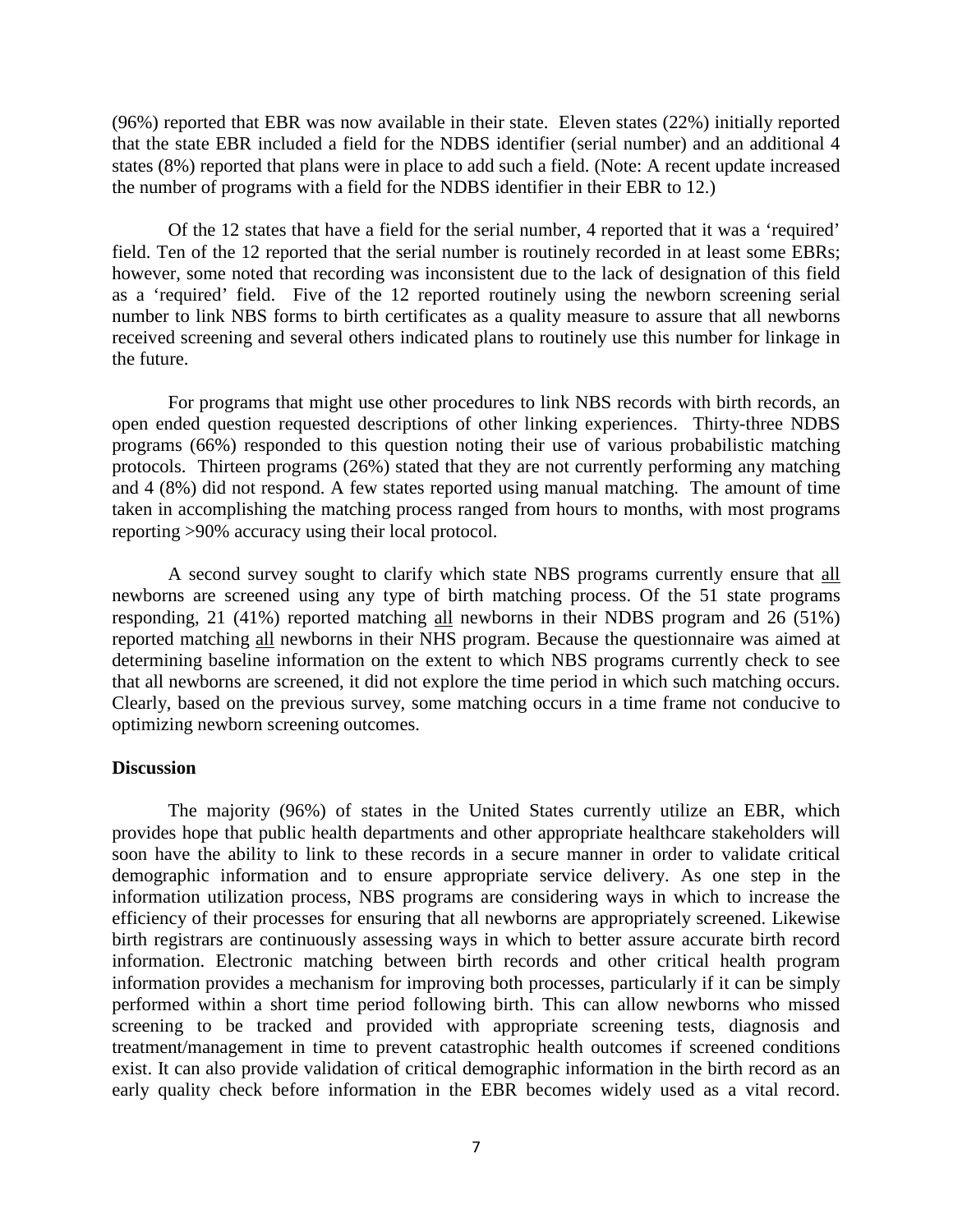Furthermore, the national health objectives published as *Healthy People 2020* will likely contain an objective in line with the linkages noted (see Introduction).

Currently, some state NBS programs attempt to match newborns screened to birth records in order to ensure that all receive appropriate screening in order to prevent certain congenital health issues that require early diagnosis and treatment for optimal health benefit. While many NBS programs match screening information and birth records weeks or months after birth, primarily for Medicaid or other reimbursement, few match the information within a time period that allows for optimum screening outcomes. Limited matching with hospital birth records occurs but a universally accepted linking process or record numbering system does not currently exist. Likewise, unique program identifiers allow electronic matching in both NDBS and NHS programs through custom software in at least one state. [11] There appears to be growing recognition that inclusion of unique NBS patient identifiers on the birth certificate, or inclusion of the birth certificate number in the screening information transferred to the NBS program, provides a simple means of matching records between these programs. The latter method is more problematic because screening more often occurs earlier than submission of the EBR.

We surveyed state NBS programs to determine the current state of affairs relative to matching screening tests to birth records. We found that at least half of U.S. NBS programs do not attempt to match newborn screens to birth certificates. These programs cannot confirm that all newborns received the state required screening. Approximately 40% of NDBS and 50% of NHS go through a matching process that often takes weeks or months to complete and minimizes its value to ensuring timely newborn screening. Only about 25% of NBS programs currently utilize a data field containing the NDBS serial number in the EBR against which to match newborn screening records in order to confirm that all newborns were screened, and at least 4 programs are working to include this process in the near future. Only 4 programs reported that the serial number data field is a 'required' field on the birth certificate, but many noted that requiring its reporting would likely aid in their matching efforts.

Published data are lacking regarding the efficiency of matching NBS records to birth records by any procedure. However, because of the need for rapid matching to identify missed screens, it seems particularly important to consider utilizing electronic matches between birth records and other health program records like NBS. Simplification of the matching process by using a unique serial number for NDBS and recording it in the EBR appears to be a useful quality improvement procedure that potentially benefits both the birth certification process and NBS. Of 4 states reporting the existence of a 'required' data field for the NDBS serial number on the birth certificate, only 2 reported sufficient experience to comment on the usefulness of this requirement. Both reported positive experiences, particularly after some education had been given to birth certificate registrars at birthing facilities. Five other programs reported occasional use of the data field that would potentially be increased if its completion were required. One state reported that the data field had been included in the EBR for many years, but was not routinely completed since it was not a 'required' data field. In that state, the data field was recently removed from the EBR in favor of another field as a result of space limitations.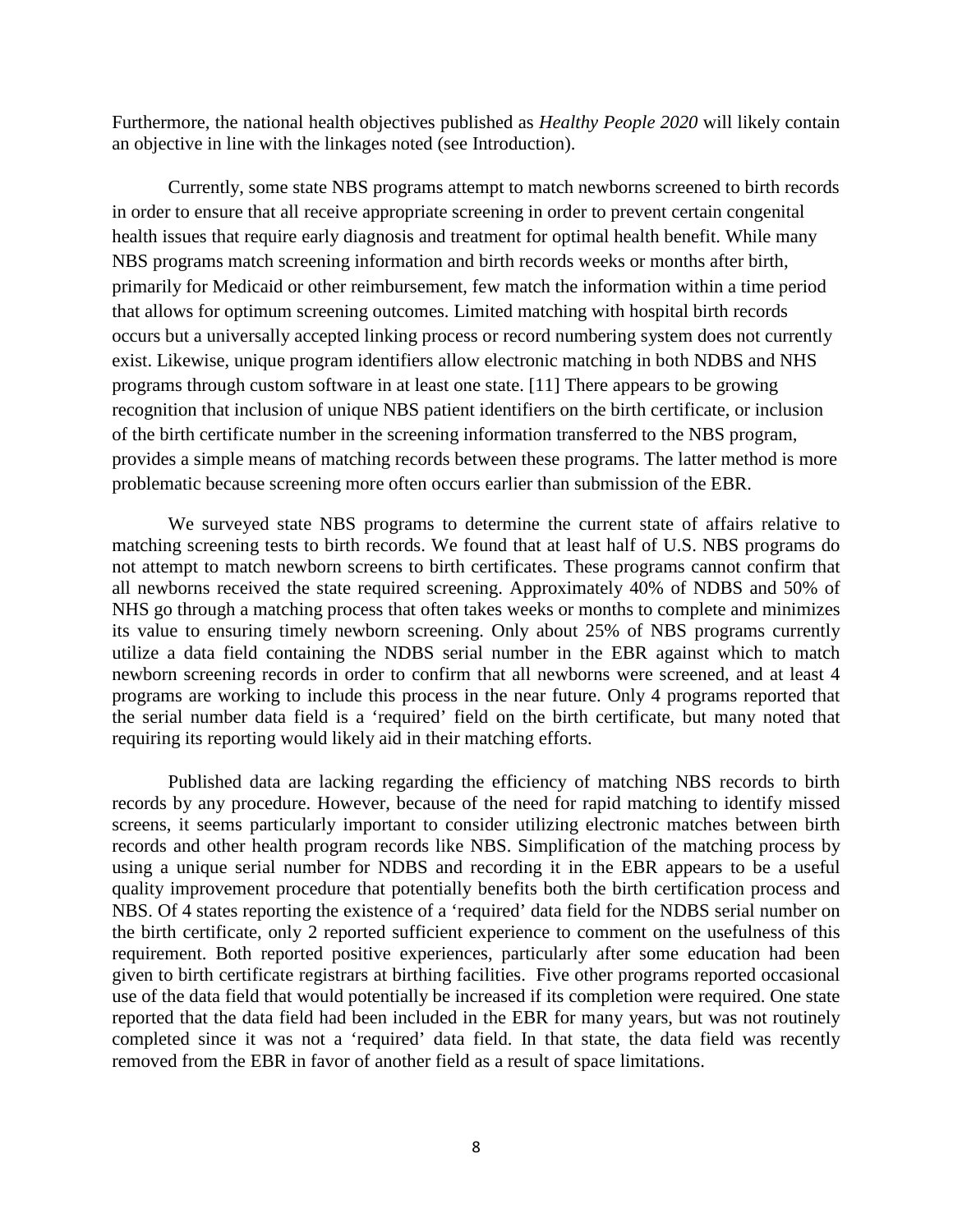While legal authority for vital registration rests with the states and territories, the U.S. Standard Certificate of Live Birth exists as a model for state use and provision of a data field within this model would emphasize its importance to state birth registrars. However, there is currently no plan to revise the standard certificate and so, while its recommendation for inclusion would be helpful and should be pursued, it is likely that other actions within NAPHSIS would be timelier. State birth certificates are often updated more frequently than the *U.S. Standard Certificate of Live Birth*, and acceptance of a national recommendation from the SACHDNC and/or the Secretary of Health and Human Services to NAPHSIS would have a broader and more timely impact.

### **Conclusion**

As exchange of health information grows as a national priority, it is increasingly evident that NBS records, birth records, and other public health records will be an integral part of an individual's electronic health record. [12] It seems clear that inclusion of a unique NDBS identifier, such as the initial NDBS collection kit serial number, can provide a readily available electronic means of accurately linking births to screening. There will undoubtedly be challenges in educating birth facility personnel on the need for recording the NDBS serial number in the EBR, and internal logistics may have to be changed within these facilities to accommodate this process. To be sure, there are other means of linking, some of which are rapid and accurate, but none are as simple and clean.

It is critical that health information exchange be embraced as a useful concept and that secure methods for creatively utilizing birth records, newborn screening records and other health information for patient benefit be considered. Whether or not the process described here solves all problems related to validating birth records and NBS screens remains to be seen, but at this time, it appears to be both logical and prudent to include a unique NDBS serial number in state EBRs. There is, of course, a cost associated with inclusion of a new data field in vital records software and this needs consideration. To date, systems that have incorporated this change have done so as a part of other system modifications such that no itemized 'extra' cost was incurred. However, for inclusion in some state software systems, a cost will no doubt be realized. One vital records program noted that an approximate cost of \$25,000 was part of their cost accounting estimates for adding this field. While cost specifics will be impacted differently in different states, it a plan to offset this expense should be considered. Since NDBS programs are fee funded in most states, it may be possible to increase the fee by a small amount to offset the expense. Other possibilities might exist including small grants or inclusion in a more comprehensive grant request.

Recording a NDBS serial number in a nationally standardized format may be argued by some as creating a national patient identifier. Hence, it is important to reaffirm that this number is not intended to serve that purpose and does not pose any new privacy risks that do not already exist in state public health systems, which already use serially numbered NDBS collection devices. The only national standard or national dimension of this number is its formatting and inclusion in official birth records. A standard format is essential to assure that identifiers generated within states can be exchanged electronically as part of a national health information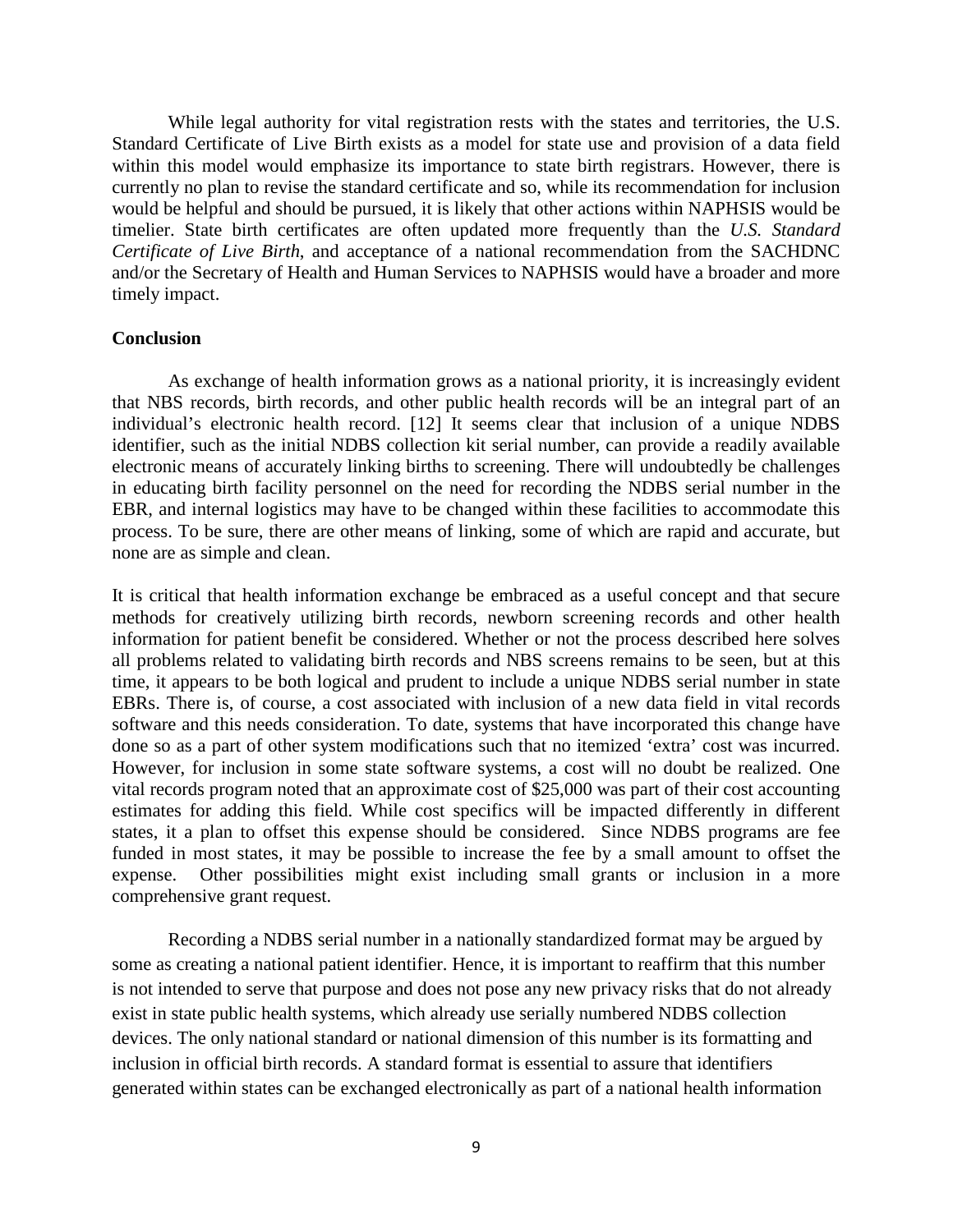exchange system, which will include birth information. The numbers that are placed in that data field are generated by the state, primarily as inventory control numbers to maintain quality control of specimen collection devices ordered and used by individual specimen submitters. While every infant who has a NDBS specimen collected and submitted to a state-designated screening laboratory and the numbers assigned to individual submitting facilities are recorded, any data that can be linked to a serial number is controlled by the state that assigned that number. Knowledge of the NDBS serial number and associated data, within and outside of the state in which it was assigned, is controlled by the state and is subject to state and federal privacy constraints.

As part of its charge to engage in a multi-step process that (1) identifies barriers to short and long-term follow-up and treatment and NBS results specific to the challenges of integration of health care systems, financing of services, and information systems, (2) develops recommendations for overcoming identified barriers in order to improve short and long-term follow up results and, and (3) recommends mechanisms for establishing accountability for NBS follow-up guidelines, the Long Term Follow-up and Treatment Subcommittee recommends that the Secretary's Advisory Committee on Heritable Disorders in Newborns and Children consider the following activities to assist in refining quality assurance practices in state health departments and state NDBS programs:

1. The SACHDNC should encourage State NDBS programs to utilize a unique serial number on each initial newborn screening specimen collection device to aid in electronic tracking and identification. To facilitate national harmonization, the format of this number should follow that recommended by the national standard for collection of dried blood on filter paper, including strong consideration of a checksum character as an aid in assuring the quality of the computerized input of the serial number.

2. The SACHDNC should work with NAPHSIS toward a goal of including the NDBS serial number in the EBR to facilitate confirming access of all newborns to timely newborn screening and to provide an external mechanism for evaluating certain demographic data recorded in the birth record. The use of these data for improving electronic health information and service quality should be emphasized.

3. The SACHDNC should work with NCHS toward a goal of including a field for the NDBS serial number (consistent with recommendations in CLSI LA4-A5) in the next revision of the U.S. Standard Certificate of Live Birth to be recommended to the Secretary of Health and Human Services. State birth registrars should be encouraged to 'require' completion of this field inasmuch as NDBS is a legally required activity in all states and comparison of birth records to NDBS specimen records represents the most efficient way to confirm screening universality.